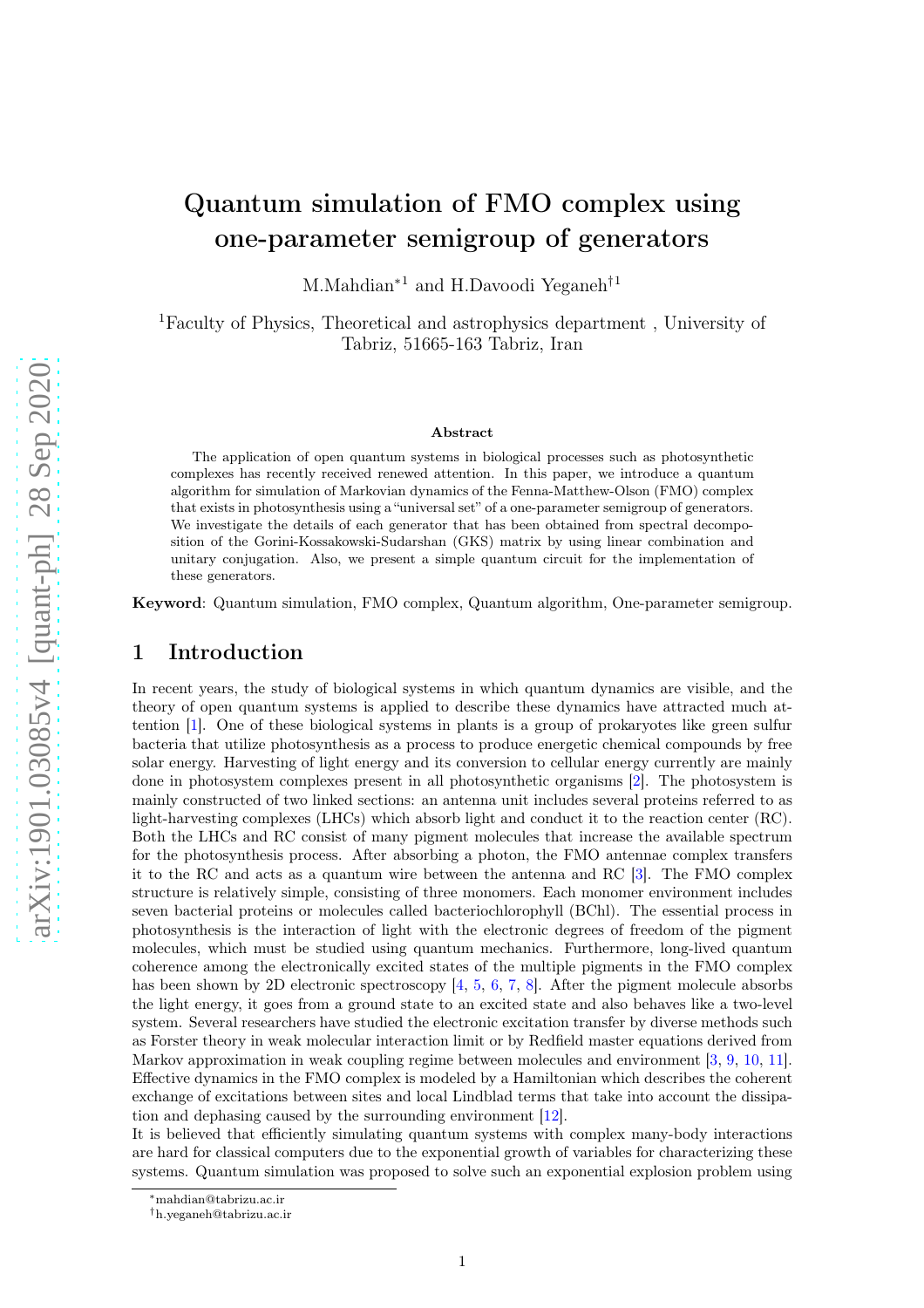a controllable quantum system as initially conjectured by Feynman [\[13,](#page-7-7) [14,](#page-7-8) [15\]](#page-7-9). The dynamical evolution of closed systems is described by unitary transformation and can be simulated directly with the quantum simulator. In the real world, all quantum systems are invariably in contact with an environment and are an open quantum system. Therefore, the dynamic evolution of these systems in the presence of decoherence and dissipation are non-unitary operations. Generally, the dynamics of an open quantum system is very complex and often used to describe the dynamics of proximity like the Born and Markov approximations are used [\[16\]](#page-7-10). A lot of analytical and numerical methods have been employed to simulate the dynamics of open quantum systems like composition framework for the combination and transformation of semigroup generators, simulation of Markovian quantum dynamics by logic network and in particular simulation of arbitrary quantum channels [\[17,](#page-7-11) [18,](#page-7-12) [19,](#page-7-13) [20,](#page-7-14) [21,](#page-7-15) [22\]](#page-7-16). However, in these methods, there exists no universal set of non-unitary processes through which all such processes can be simulated via sequential simulations from the universal set, but they are applicable in many problems. Rayn et al. introduce an efficient method to simulate a Markovian open quantum system, described by a one-parameter semigroup of quantum channels, which can be through sequential simulations of processes from the universal set. They used linear combination and unitary conjugation to simulate Markovian open quantum systems [\[23\]](#page-7-17).

The simulation dynamics of light-harvesting complexes are highly regarded, and a large number of various experimental and analytically studies have been conducted on them. Finding spectral density by molecular dynamics and numerical method has been studied in [\[24,](#page-7-18) [25,](#page-8-0) [26\]](#page-8-1). The system dynamics simulation has been done with different platforms for implementing quantum simulators, such as two-dimensional electronic spectroscopy [\[27\]](#page-8-2), superconducting qubits [\[28\]](#page-8-3), and nuclear magnetic resonance [\[29,](#page-8-4) [30\]](#page-8-5).

In this paper, we use a linear combination and unitary conjugation to simulate Markovian nonunitary processes in photosynthetic FMO complex. Also, we consider constructing efficient quantum circuits based on quantum gate model for the quantum dynamics simulation subject to dissipation and dephasing environment.

The remainder of the paper is organized as follows. In, Section [2,](#page-1-0) we give a brief description of the affective dynamics of FMO complex and describe the universal simulation of Markovian open quantum systems and the simulation of non-unitary processes in photosynthetic FMO complex will be studying. We finally express our results in Section [3.](#page-6-5)

# <span id="page-1-0"></span>2 Simulation of Non-unitary Dynamics

We assume that the quantum system coupled to an environment with the Hilbert space  $\mathcal{H}_S \cong \mathbb{C}^d$ (d-dimensional complex vector). The state of this system can be described by density matrix  $\rho \in \mathcal{M}_d(\mathbb{C}) \cong \mathcal{B}(\mathcal{H}_S)$ , where  $Tr[\rho] = 1$  and  $\mathcal{B}(\mathcal{H}_S)$  is the algebra of bounded operators on the Hilbert space. The density matrix evolves according to a Markovian quantum master equation

$$
\frac{d}{dt}\rho(t) = \mathcal{L}\rho(t),\tag{1}
$$

where  $\mathcal L$  is the generator of one parameter semigroup of quantum channels  $\{T(t)\}\$  [\[16\]](#page-7-10). At time  $t > t_0$ , the state of the quantum system obtained from  $\rho(t) = T(t - t_0)\rho(t_0)$ . In this case, we almost can write  $\mathcal{L}\rho(t)$  as follows:

$$
\mathcal{L}(\rho) = i[\rho, H] + \sum_{l,k}^{d^2 - 1} \mathcal{A}_{l,k} (F_l \rho F_k^{\dagger} - \frac{1}{2} \{ F_k^{\dagger} F_l, \rho \}), \tag{2}
$$

which is known as the Gorini, Kossakowski, Sudarshan, and Lindblad (GKSL) form of the quantum Markov master equation. Note that H is, in general, a Hermitian operator,  $A \in \mathcal{M}_{d^2-1}(\mathbb{C})$  is the GKS matrix with the matrix elements  $\mathcal{A}_{l,k}$  and  $\{F_i\}$  is basis for the space of traceless matrices in  $\mathcal{M}_d(\mathbb{C})$ . By diagonalization of the GKS matrix, we obtain Lindblad master equation as

$$
\mathcal{L}(\rho) = i[\rho, H] + \sum_{k=1}^{n} \gamma_k (L_k \rho L_k^{\dagger} - \frac{1}{2} \{L_k^{\dagger} L_k, \rho\}),
$$
\n(3)

where  $n$  is the number of non-zero eigenvalues of  $A$ . We begin by transforming the Lindblad master equation into the GKS form. And after, we decompose  $A$  into a linear combination of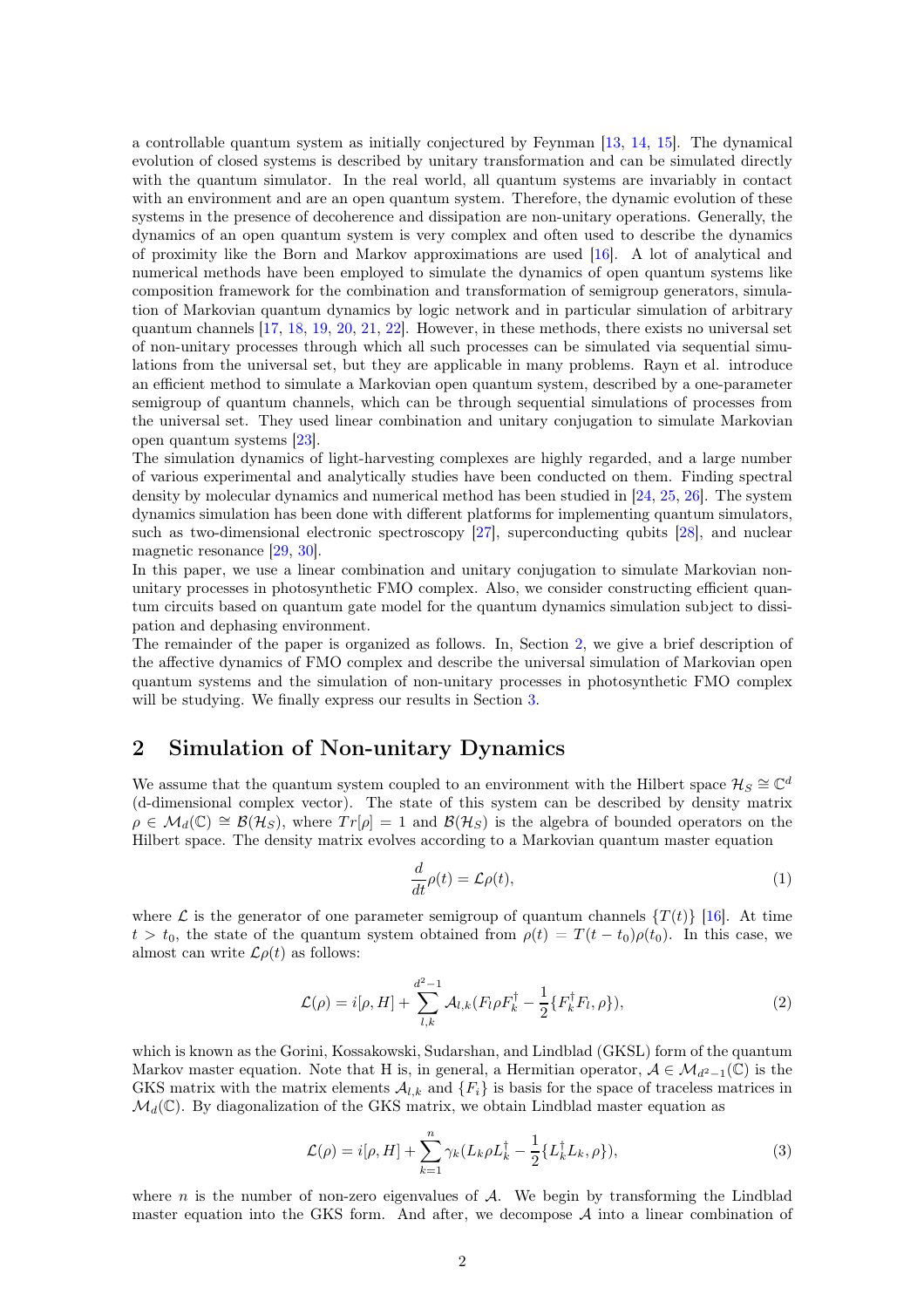rank one generators through the spectral decomposition. Then, each constituent generator  $\vec{a}_k \vec{a}_k^{\dagger}$ decomposed into the unitary conjugation of a semigroup from the universal set. See reference [\[18,](#page-7-12) [23\]](#page-7-17) for details and proof of Theorem.

#### 2.1 FMO Complex

Light-harvesting complexes seem particularly suitable as biological systems to understand quantummechanical effects. Their lengthscales and energyscales are on the order where we would expect quantum-mechanical laws to apply but what remains less clear is if they can still see quantum effects such as entanglement even at physiological temperature. So light-harvesting complexes like the photosynthetic FMO complex exhibit such as quantum system. The many studies such that[\[31,](#page-8-6) [32,](#page-8-7) [33\]](#page-8-8) and so on suggest that it might be possible to observe spatial quantum correlations in the FMO light-harvesting protein complex. Based on these experimental observations, quantum coherence across multiple chromophoric sites has been suggested as the probable cause of the highly efficient energy transfer in photosynthetic systems. Experimental studies of the exciton dynamics in such systems reveal rich transport dynamics consisting of short-time coherent quantum dynamics which evolve, in the presence of noise into an incoherent population transport which irreversibly transfers excitations to the reaction center. The FMO complex is generally constituted of multiple chromophores which transform photons into exactions and transport to an RC. As already mentioned that efficient dynamics FMO complex express by combining Hamiltonian which describes the coherent exchange of excitations between sites, and local Lindblad terms that take into account the dephasing and dissipation caused by the external environment as non-unitary evolution [\[12\]](#page-7-6). However,in some of studies on the photosynthetic system, these quantum effects have been neglected and classical method such as the Hierarchical Equations of Motion(HEOM) have been used to investigate this system[\[34,](#page-8-9) [35,](#page-8-10) [36\]](#page-8-11).

The exciton dynamics for the light-harvesting system (e.g., in the FMO complex) is modelled by a Markovian master equation of the form

$$
\dot{\rho}(t) = -i[H_{sys}, \rho(t)] + \mathcal{L}_{deph}(\rho) + \mathcal{L}_{diss}(\rho),\tag{4}
$$

which contains the coherent exchange of excitation and local Lindblad terms [\[12,](#page-7-6) [37\]](#page-8-12).

Since the FMO complex is composed of seven chromophores, it should be modelled by a network of seven sites. The quantum coherent evolution of the FMO complex is determined by a Hamiltonian of the form

$$
H_{sys} = \sum_{i=1}^{7} \hbar \omega_i \sigma_i^+ \sigma_i^- + \sum_{i \neq j}^{7} \hbar \nu_{ij} (\sigma_i^+ \sigma_j^- + \sigma_i^- \sigma_j^+) \tag{5}
$$

where  $\sigma_i^{\pm}$  are the raising and lowering operators that act on site i,  $\hbar\omega_i$  are the one-site energies, and  $\nu_{ij}$  represents the coupling between sites i and j. For expressing the dynamics of the nonunitary part, assumed that the system is susceptible simultaneously to two distinct types of noise processes, a dissipative process and dephasing process. Dissipative processes pass on excitation energy with the rate  $\Gamma_i$  to the environment, and the dephasing process destroys the phase coherence with the rate  $\gamma_j$  of site  $j^{th}$ . We approached the Markovian master equation for FMO complex, dissipative and dephasing processes are captured with local terms, respectively, by the Lindblad super-operators as:

$$
\mathcal{L}_{diss}(\rho) = \sum_{j=1}^{7} \Gamma_j \left( -\sigma_j^+ \sigma_j^- \rho - \rho \sigma_j^+ \sigma_j^- + 2\sigma_j^- \rho \sigma_j^+ \right),\tag{6}
$$

$$
\mathcal{L}_{deph}(\rho) = \sum_{j=1}^{7} \gamma_j \left( -\sigma_j^+ \sigma_j^- \rho - \rho \sigma_j^+ \sigma_j^- + 2\sigma_j^+ \sigma_j^- \rho \sigma_j^+ \sigma_j^- \right). \tag{7}
$$

Where  $\sigma_j^+ = |j\rangle\langle 0|$  and  $\sigma_j^- = |0\rangle\langle j|$  are raising and lowering operators for site j respectively and single excitation basis  $|j\rangle = |q_1\rangle \otimes ... \otimes |e_i\rangle \otimes ... \otimes |q_7\rangle$  denote one excitation in the site j. Finally, the total transfer of excitation is measured by the population in the sink.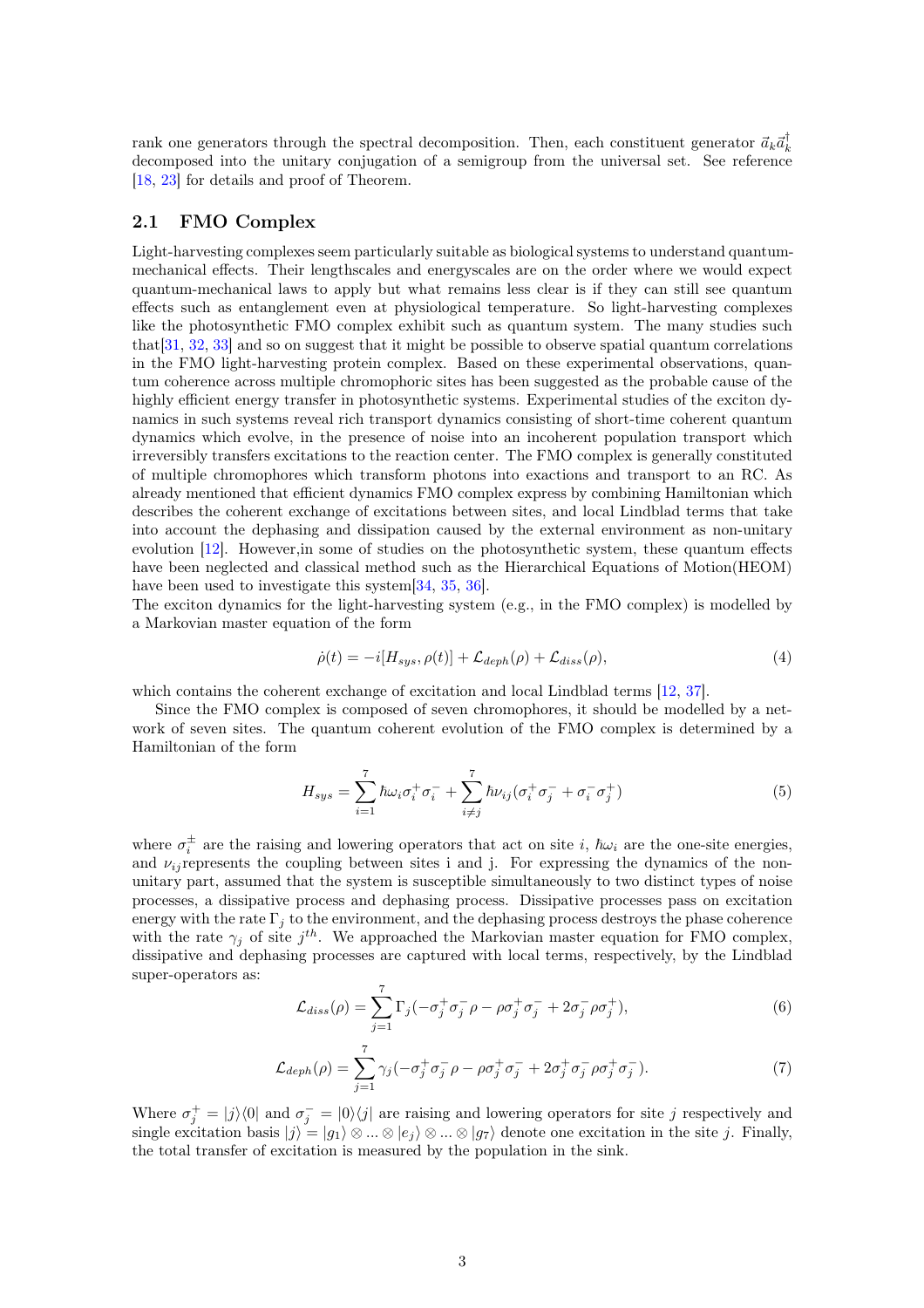#### 2.2 Dissipative Process

For the dissipative process, we have

<span id="page-3-0"></span>
$$
\mathcal{L}_{diss}(\rho) = \sum_{j=1}^{7} \Gamma_j(-\sigma_j^+ \sigma_j^- \rho - \rho \sigma_j^+ \sigma_j^- + 2\sigma_j^- \rho \sigma^+ j). \tag{8}
$$

We use the fact of  ${F_k}$  is basis for the space of traceless matrices in  $\mathcal{M}_8(\mathbb{C})$  and  $\{iF_k\}$  is a basis for  $su(8)$ , has the following form:

$$
\{F_i\}_{i=1}^7 \equiv d^l, \qquad d^l = \frac{1}{\sqrt{l(l+1)}} \left[\sum_{j=1}^l |j\rangle\langle j| - l|l+1\rangle\langle l+1|\right],\tag{9}
$$

$$
\{F_i\}_{i=8}^{35} \equiv \{\sigma_x^{j,k}\}_{j=1}^7 |_{j < k \le 8}, \qquad \sigma_x^{j,k} = \frac{1}{\sqrt{2}} (|j\rangle\langle k| + |k\rangle\langle j|), \tag{10}
$$

$$
\{F_i\}_{i=36}^{63} \equiv \{\sigma_y^{j,k}\}_{j=1}^7 |_{j < k \le 8}, \qquad \sigma_y^{j,k} = \frac{1}{\sqrt{2}}(-i|j\rangle\langle k| + i|k\rangle\langle j|). \tag{11}
$$

Now, we can write  $\sigma_j^+$  and  $\sigma_j^-$  as below

$$
\sigma_j^+ = \frac{1}{\sqrt{2}} (F_{j+7} - iF_{j+35}), \quad \sigma_j^- = \frac{1}{\sqrt{2}} (F_{j+7} + iF_{j+35}). \tag{12}
$$

So, by substituting in Eq.[\(8\)](#page-3-0) the GKS matrix can be obtained and nonvanishing elements are

$$
a_{8,8} = \Gamma_1 \quad a_{36,36} = \Gamma_1 \quad a_{8,36} = -i\Gamma_1 \quad a_{36,8} = i\Gamma_1
$$
  
\n
$$
a_{9,9} = \Gamma_2 \quad a_{37,37} = \Gamma_2 \quad a_{9,37} = -i\Gamma_2 \quad a_{37,9} = i\Gamma_2
$$
  
\n
$$
a_{10,10} = \Gamma_3 \quad a_{38,38} = \Gamma_3 \quad a_{10,38} = -i\Gamma_3 \quad a_{38,10} = i\Gamma_3
$$
  
\n
$$
a_{11,11} = \Gamma_4 \quad a_{39,39} = \Gamma_4 \quad a_{11,39} = -i\Gamma_4 \quad a_{39,11} = i\Gamma_4
$$
  
\n
$$
a_{12,12} = \Gamma_5 \quad a_{40,40} = \Gamma_5 \quad a_{12,40} = -i\Gamma_5 \quad a_{40,12} = i\Gamma_5
$$
  
\n
$$
a_{13,13} = \Gamma_6 \quad a_{41,41} = \Gamma_6 \quad a_{13,46} = -i\Gamma_6 \quad a_{46,13} = i\Gamma_5
$$
  
\n
$$
a_{14,14} = \Gamma_7 \quad a_{42,42} = \Gamma_7 \quad a_{14,42} = -i\Gamma_7 \quad a_{42,14} = i\Gamma_7.
$$

Next, we decompose  $A$  as:

$$
\mathcal{A} = \sum_{k=1}^{7} \lambda_k \vec{a}_k \vec{a}_k^{\dagger},\tag{13}
$$

where  $\lambda_k = 2\Gamma_k$  and  $a_k$  have Nonvanishing elements  $a_{k+7} = -i\frac{1}{\sqrt{k}}$  $\frac{1}{2}$  and  $a_{k+35} = \frac{1}{\sqrt{2}}$ 2 . Now, each generator  $\vec{a}_k \vec{a}_k^{\dagger}$  of the linear combination should be decomposed into the unitary conjugation of a semigroup from the universal set. In general form, we can write

$$
e^{i\psi_k}\vec{a}_k = \cos(\theta_k)\hat{a}_k^R + i\sin(\theta_k)\hat{a}_k^I,
$$
\n(14)

where  $\hat{a}_k^R$  and  $\hat{a}_k^I$  are real and imaginary part of  $a_k$ , respectively and  $\psi$  is the phase transformation. If  $\hat{a}_k^R \cdot \hat{a}_k^I = 0$  and  $|\hat{a}_k^R| = |\hat{a}_k^I| = 1$  then the phase transformation is  $\psi = 0$  and  $\theta_k \in [0, \pi/4]$ . In our problem, we find, after simplifying:  $\psi_k = 0$ ,  $\theta_k = \pi/4$ ,  $\vec{\alpha}_k^R = 0$  and  $\vec{\alpha}_k^I = (a_1, \dots, a_{35})^T$ by  $a_i = \pi/2$ ,  $i = 1, 2, \dots 34$  and  $a_{35} = 3\pi/2$  for  $k = 1, 2, \dots 7$ . So, we can implement

$$
\vec{a}_k \vec{a}_k^{\dagger} = G_{U^{(k)}}[A^{(k)}(\theta_k, \vec{\alpha}_k^R, \vec{\alpha}_k^I)] G_{U^{(k)}}^T,
$$
\n(15)

where  $A^{(k)}(\theta_k, \vec{\alpha}_k^R, \vec{\alpha}_k^I)$  represents an element of universal set of semigroup generators and  $G_{U^{(k)}} \in$  $SO(3)$  is adjoint representation of SU(2) (see [\[18\]](#page-7-12) for details). By considering  $U^{(k)} = U_k^{(1)\dagger} =$  $U_n \otimes U_{lm}$  that  $U_n$  is single unitary operation  $R_y(-\frac{\pi}{2})$  and  $U_{lm}$  is two-qubit gate. Furthermore, if  $\mathcal{L}_k$  is generator of a Markovian semigroup, we can simulate any channel  $T_k(t) = exp(t\mathcal{L}_{\vec{a}_k\vec{a}_k^{\dagger}})$  from the semigroup generated by  $\vec{a}_k \vec{a}_k^{\dagger}$ ,

$$
T_k(t)(\rho) = U^{(k)\dagger}(T_{A^{(k)}}(t)[U^{(k)}\rho U^{(k)\dagger}])U^{(k)},\tag{16}
$$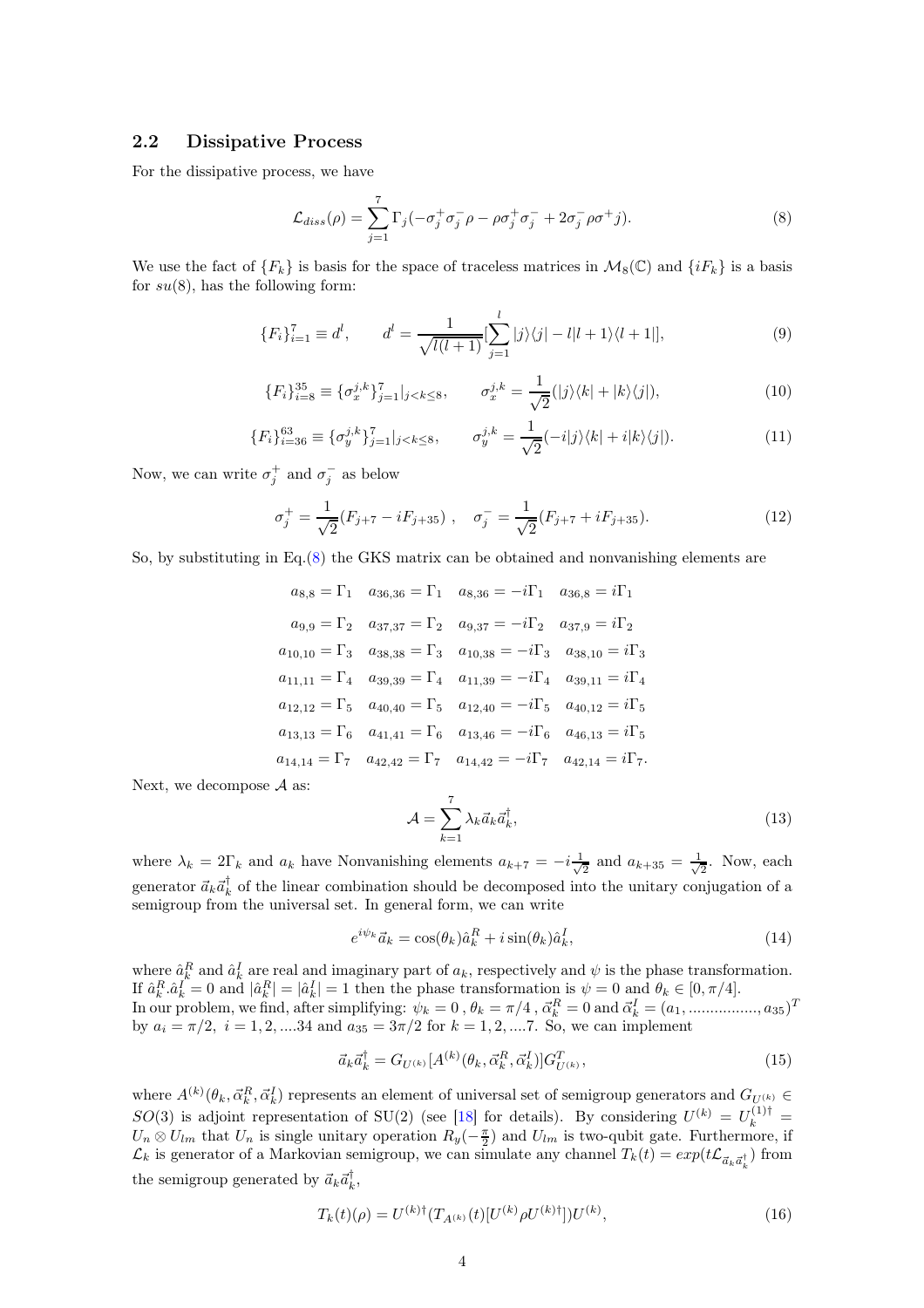where  $T_{A^{(k)}}(t) = \exp(t\mathcal{L}_{A^{(k)}})$ . We drive this equation for semigroup generated by  $\vec{a}_1 \vec{a}_1^{\dagger}$  directly. For  $\vec{a_1}$ , we obtain  $\hat{a}_1^R = |36\rangle$ ,  $\hat{a}_1^I = -|8\rangle$ .

The next step is finding  $\tilde{a}_1^R$  and  $\tilde{a}_1^I$ , for this work we use of map  $f : su(8) \to \mathbb{R}^{63}$  that define as  $f(iF) = |j\rangle$ . If define  $\hat{A}_1^R \equiv f^{-1}(\hat{a}_1^R)$ , we have

$$
\hat{A}_1^R = iF_{36},\tag{17}
$$

by using of the matrix  $U_1^{(1)}$ , the matrix  $\hat{A}_1^R$  can be diagonalized as

$$
U_1^{(1)} = \begin{pmatrix} \frac{1}{\sqrt{2}} & \frac{1}{\sqrt{2}} & 0 & 0 & 0 & 0 & 0 & 0 \\ \frac{-1}{\sqrt{2}} & \frac{1}{\sqrt{2}} & 0 & 0 & 0 & 0 & 0 & 0 \\ 0 & 0 & 0 & 0 & 0 & 0 & 0 & 1 \\ 0 & 0 & 0 & 0 & 0 & 0 & 1 & 0 \\ 0 & 0 & 0 & 0 & 1 & 0 & 0 & 0 \\ 0 & 0 & 0 & 0 & 1 & 0 & 0 & 0 \\ 0 & 0 & 0 & 1 & 0 & 0 & 0 & 0 \end{pmatrix},
$$
\n(18)

$$
\tilde{A}_{d,1}^R \equiv U_1^{(1)} \hat{A}_1^R U_1^{(1)\dagger} = iF_1.
$$
\n(19)

For imaginary part

$$
\hat{A}_1^I = -iF_8,\tag{20}
$$

and

$$
A_1^I \equiv U_1^{(1)} \hat{A}_1^I U_1^{(1)\dagger} = -i F_{36} \equiv \tilde{A}_1^I,\tag{21}
$$

we need not to find  $U_2^{(2)}$  because of  $A_1^I$  have desired form. So

$$
f(\tilde{A}_{d,1}^R) = |1\rangle, \quad f(\tilde{A}_1^I) = -|36\rangle.
$$
 (22)

If we define  $\tilde{a}_1^R \equiv f(\tilde{A}_{d,1}^R)$  and  $\tilde{a}_1^I \equiv f(\tilde{A}_1^I)$  we haven't second unitary transformation because  $\tilde{a}_1^R$ and  $\tilde{a}_1^I$  have desired form. So, we can implement

$$
\vec{a}_1 \vec{a}_1^\dagger = G_{U^{(1)}}[A^{(1)}(\theta_1, \vec{\alpha}_1^R, \vec{\alpha}_1^I)] G_{U^{(1)}}^T,
$$
\n(23)

where  $A^{(1)}(\theta_1, \vec{\alpha}_1^R, \vec{\alpha}_1^I)$  is an element of the universal set of semigroup generators, by  $\theta_1 = \pi/4$  $,\vec{\alpha}_1^R=0$ ,  $\vec{\alpha}_1^R=0$  and  $\vec{\alpha}_1^I=(a_1, \dots, a_{35})^T$  by  $a_i=\pi/2$ ,  $i=1,2,\dots,34$  and  $a_{35}=3\pi/2$ . Furthermore if  $\mathcal{L}_1$  is generator of a Markovian semigroup we can simulate any channel  $T_1(t)$  =  $exp(t\mathcal{L}_{\vec{a}_1\vec{a}_1^{\dagger}})$  from the semigroup generated by  $\vec{a}_1\vec{a}_1^{\dagger}$ ,

$$
T_1(t)(\rho) = U^{(1)\dagger}(T_{A^{(1)}}(t)[U^{(1)}\rho U^{(1)\dagger}])U^{(1)},\tag{24}
$$

where  $T_{A^{(1)}}(t) = \exp(t\mathcal{L}_{A^{(1)}})$ . Now, we are designing the quantum circuit for implement of  $U_1^{(i)}$ . At first we obtain quantum circuit for implement  $U_1^{(1)}$  and for other  $U_1^{(i)}$  similarly circuit can be designed. By finding action of unitary operation  $U_1^{(1)}$  on the  $|q_1, q_2, q_3\rangle$  where three qubits space bases, we obtain the following conditions:

1. If the second qubit was in state  $|1\rangle$ , apply controlled-NOT (CNOT) to gate  $(X)$  on the first and third qubit.



Figure 1: Quantum circuit for implementing of  $U_1^{(1)-diss}$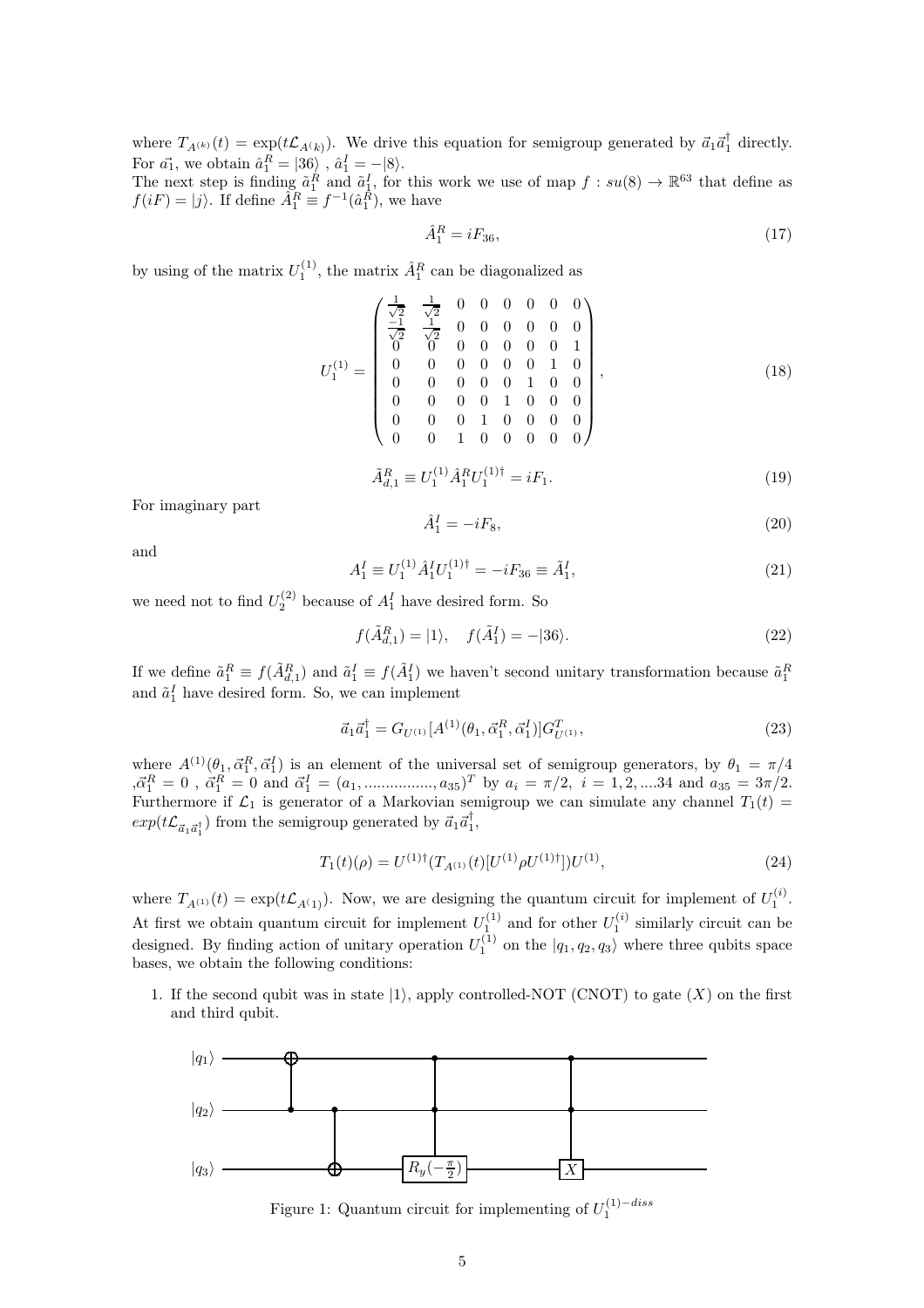- 2. If first and second qubit was in state  $|0\rangle$ , apply the rotation gate  $(Y)$  on the third qubit.
- 3. If the first qubit were in state  $|1\rangle$  and second qubit in state  $|0\rangle$ , apply CNOT to gate  $(X)$  on the third qubit.

Given the above conditions, we need two CNOT gate, a single qubit gate $(R_y(\frac{-\pi}{2}))$  and an X gate. Quantum circuit for implement of  $U_1^{(1)}$  shown in Fig.1

### 2.3 Dephasing Process

Similarly, in the previous section, we obtain the GKS matrix for this process and decompose it. So, we have

$$
\mathcal{A} = \sum_{k=1}^{7} \lambda_k \vec{a}_k \vec{a}_k^{\dagger},
$$
\n(25)

with  $\lambda_k = 4\gamma_k$  for  $k = 2, 3, \dots, 7$  and  $\lambda_1 = 4\sqrt{2}\gamma_1$ .  $\vec{a_1}$  have Nonvanishing elements  $a_{10}$  $\frac{-i(1+\sqrt{2})}{\sqrt{4+2\sqrt{2}}}$  $\frac{(1+\sqrt{2})}{4+2\sqrt{2}}$ ,  $a_{38} = \frac{1}{\sqrt{4+2\sqrt{2}}}$ . Nonvanishing elements of  $\vec{a_2}$  are  $a_{16} = \frac{1}{\sqrt{2}}$  $\frac{1}{5}(-2i)$  ,  $a_{47} = \frac{1}{\sqrt{2}}$ 5 and for  $\vec{a_3}$ :  $a_{12} = \frac{1}{\sqrt{2}}$  $\frac{1}{5}(-2i)$  ,  $a_{40} = \frac{1}{\sqrt{2}}$  $\frac{1}{5}$ . As the same way Nonvanishing elements of  $\vec{a_4}$ ,  $\vec{a_5}, \vec{a_6}, \vec{a_7}$  are  $(a_{20} = \frac{1}{\sqrt{2}})$  $\frac{1}{2}i$  ,  $a_{47}=\frac{1}{\sqrt{2}}$  $(\frac{1}{2})$ , $(a_{19} = \frac{1}{\sqrt{2}})$  $\frac{1}{2}i$  ,  $a_{46}=\frac{1}{\sqrt{2}}$  $(\frac{1}{2}), (a_{16} = \frac{-1}{\sqrt{2}}i\,\,, a_{45} = \frac{1}{\sqrt{2}}i$  $(\frac{1}{2}), (a_{11} = \frac{-1}{\sqrt{2}}i, a_{39} = \frac{1}{\sqrt{2}})$  $\frac{1}{2}),$ respectively.  $\psi_k = \pi/2$  for  $k = 1, 2, 3$  and equal with zero for  $k = 4, ..., 7$ .  $\theta_1 = \arccos(\frac{1+\sqrt{2}}{\sqrt{4+2\sqrt{2}}})$ ,  $\theta_2 = \theta_3 = \arccos(\frac{2}{\sqrt{2}})$  $(\frac{1}{5})$  and  $\theta_k = \pi/4$  for  $k = 4, ..., 7$ . Furthermore, we can obtain  $\vec{\alpha}_{1,7}^R = 0$  and  $\vec{\alpha}_{1,7}^I = (a_1, \dots, a_{35})^T$  by  $a_i = \pi/2, i = 1, 2, \dots, 34$  $\text{and } a_{35} = 3\pi/2 \text{ for } \vec{a}_{2,3} \text{ can be written } \vec{\alpha}_{2,3}^R = 0, \ \vec{\alpha}_{2,3}^I = \pi, \text{ and for } \vec{a}_{4,5,6} \text{ we obtain } \vec{\alpha}_{4,5,6}^R = \vec{\alpha}_{4,5,6}^I = 0.$ π.

Now, we consider semigroup generated by  $\vec{a}_1 \vec{a}_1^{\dagger}$  and decompose it into the unitary conjugation of a semigroup from the universal set. We begin by  $\hat{a}_1^R = |10\rangle$  ,  $\hat{a}_1^I = |38\rangle$  and

$$
f^{-1}(\hat{a}_1^R) = f^{-1}(|10\rangle) = iF_{10} = \hat{A}_1^R,
$$

now by using of  $U_1^{(1)}$  we can diagnose the matrix  $\hat{A}_1^R$ .

$$
U_1^{(1)} = \begin{pmatrix} \frac{1}{\sqrt{2}} & 0 & 0 & \frac{1}{\sqrt{2}} & 0 & 0 & 0 & 0 \\ \frac{-1}{\sqrt{2}} & 0 & 0 & \frac{1}{\sqrt{2}} & 0 & 0 & 0 & 0 \\ 0 & 0 & 0 & 0 & 0 & 0 & 0 & 1 \\ 0 & 0 & 0 & 0 & 0 & 0 & 1 & 0 \\ 0 & 0 & 0 & 0 & 0 & 1 & 0 & 0 \\ 0 & 0 & 0 & 0 & 1 & 0 & 0 & 0 \\ 0 & 0 & 0 & 1 & 0 & 0 & 0 & 0 \end{pmatrix},
$$
\n(26)

Then, we'll have

$$
U_1^{(1)} \hat{A}_1^R U_1^{(1)\dagger} = iF_1 = \tilde{A}_{d,1}^R,
$$

for an imaginary part

$$
f^{-1}(\hat{a}_1^I) = f^{-1}(|38\rangle) = iF_{38} = \hat{A}_1^R,
$$

and

$$
U_1^{(1)} \hat{A}_1^I U_1^{(1)\dagger} = iF_{36} = \tilde{A}_1^I,
$$

because  $\hat{A}_1^I$  is desired form, no need to find a matrix  $U_2^{(1)}$ . If we define  $\tilde{a}_1^R \equiv f(\tilde{A}_{d,1}^R) = |1\rangle$  and  $\tilde{a}_1^I \equiv f(\tilde{a}_1^I) = |36\rangle$ . We need not to second unitary transformation because  $\tilde{a}_1^R$  and  $\tilde{a}_1^I$  are have the desired form. By consider  $U^{(1)} = U_1^{(1)\dagger}$  and similar to the previous one

$$
\vec{a}_1 \vec{a}_1^\dagger = G_{U^{(1)}}[A^{(1)}(\theta_1, \vec{\alpha}_1^R, \vec{\alpha}_1^I)] G_{U^{(1)}}^T,
$$
\n(27)

where  $A^{(1)}(\theta_1, \vec{\alpha}_1^R, \vec{\alpha}_1^I)$  an element of the universal set of semigroup generators, by  $\theta_1 = \arccos(\frac{1+\sqrt{2}}{\sqrt{4+2\sqrt{2}}})$  $,\vec{\alpha}_1^R = 0$  and  $\vec{\alpha}_1^I = (a_1, \dots, a_{35})^T$  by  $a_i = \pi/2, i = 1, 2, \dots, 34$  and  $a_{35} = 3\pi/2$ . Furthermore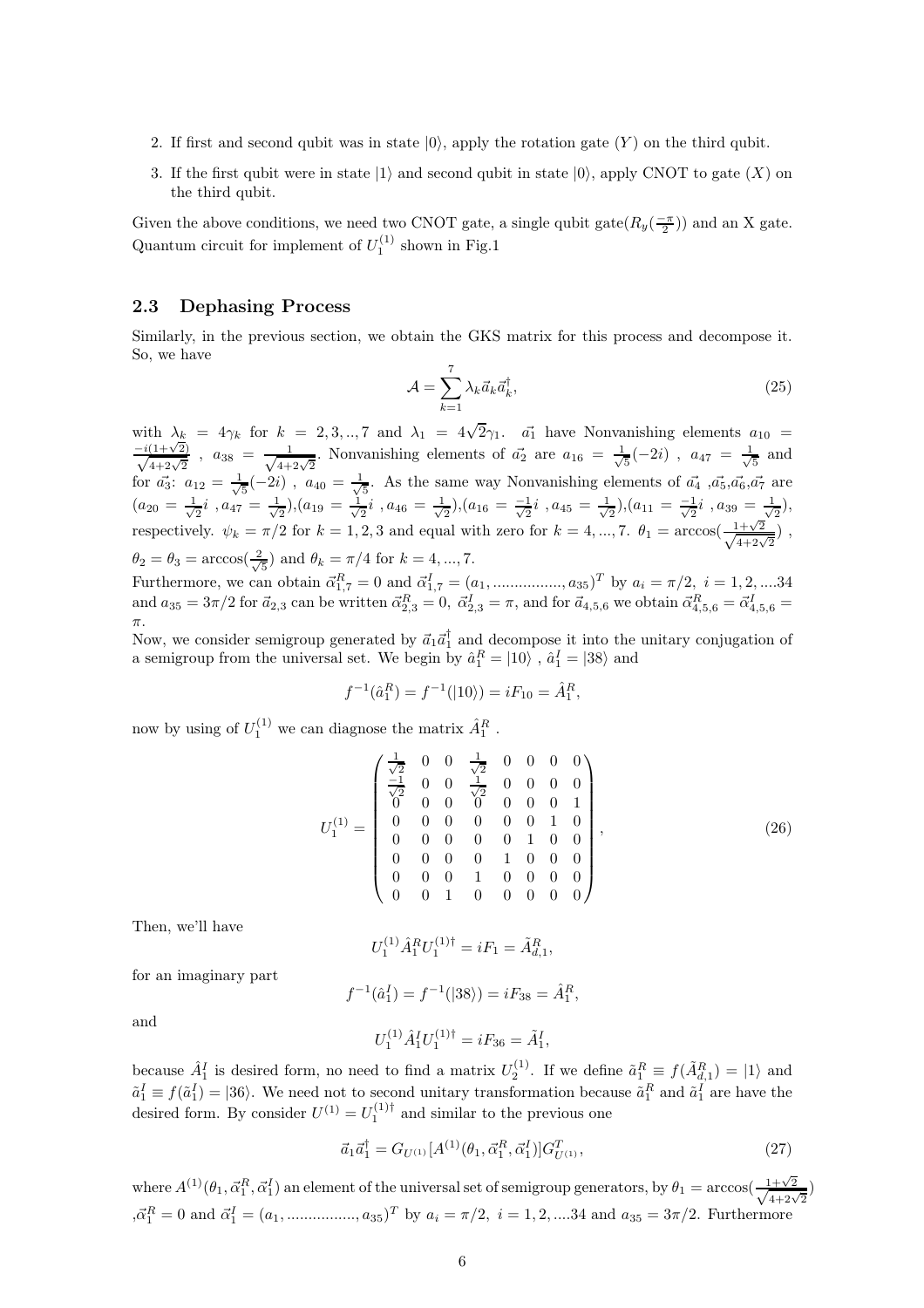if  $\mathcal{L}_1$  is generator of a Markovian semigroup we can simulate any channel  $T_1(t) = exp(t\mathcal{L}_{\vec{a}_1\vec{a}_1^\dagger})$  from the semigroup generated by  $\vec{a}_1 \vec{a}_1^{\dagger}$ ,

$$
T_1(t)(\rho) = U^{(1)\dagger}(T_{A^{(1)}}(t)[U^{(1)}\rho U^{(1)\dagger}])U^{(1)},\tag{28}
$$

where  $T_{A^{(1)}}(t) = \exp(t\mathcal{L}_{A^{(1)}})$ . Note in any case must be calculated  $U_i^{(1)}$  and  $U_i^{(2)}$  for  $i = 2, ..., 6$ except in case  $\vec{a}_{1,7}$  that their calculation is straightforward. Now we design quantum circuit to implement of  $U_1^{(1)}$ . We drive the following conditions by finding action of  $U_1^{(1)}$  on three qubits space bases.

- 1. If the first and second qubit was in state  $|0\rangle$  and  $|1\rangle$ , apply the rotation gate  $(Y)$  on the third qubit.
- 2. If the first qubit was in state  $|1\rangle$  and second qubit in state  $|0\rangle$ , apply CNOT to gate  $(X)$  on the third qubit.
- 3. If the second qubit was in state  $|1\rangle$ , apply CNOT gate to  $(X)$  on the first and third qubit.

Furthermore, via two CNOT and single-qubit gates  $R_y(-\frac{\pi}{2})$  and a X gate, unitary operation  $U_1^{(1)}$ can be implement. Quantum circuit of  $U_1^{(1)}$  shown in Fig.2. For other  $U_i^{(1)}$  quantum circuit can be design analogous  $U_1^{(1)}$ .



Figure 2: Quantum circuit for implementing of  $U_1^{(1)-deph}$ .

## <span id="page-6-5"></span>3 Conclusion

In this paper, we have investigated the universal simulation of Markovian dynamics of the FMO complex. At first, we have transformed the Lindblad master equation into the GKS form for non-unitary processes in the FMO complex. Next, decomposed the GKS matrix into the linear combination of rank one generators through spectral decomposition. Then each constituent generator  $\vec{a}_k \vec{a}_k^{\dagger}$  decomposed into the unitary conjugation of a semigroup from the universal set. Finally, the quantum circuit had designed for implementing a unitary matrix that applied for simulation of the structure generators.

## <span id="page-6-0"></span>References

- [1] Neill Lambert, Yueh-Nan Chen, Yuan-Chung Cheng, Che-Ming Li, Guang-Yin Chen, and Franco Nori. Quantum biology. *Nature Physics*, 9(1):10, 2013.
- <span id="page-6-1"></span>[2] Oktay Sinanoğlu. *Modern Quantum Chemistry: Action of light and organic crystals*. Academic Press, 1965.
- <span id="page-6-2"></span>[3] M Grover and R Silbey. Exciton migration in molecular crystals. *J. Chem. Phys.*, 54(11):4843– 4851, 1971.
- <span id="page-6-3"></span>[4] David Jonas. Two-dimensional femtosecond spectroscopy. *Annual review of physical chemistry*, 54:425–63, 02 2003.
- <span id="page-6-4"></span>[5] Shaul Mukamel. Multidimensional femtosecond correlation spectroscopies of electronic and vibrational excitations. *Annual review of physical chemistry*, 51:691–729, 02 2000.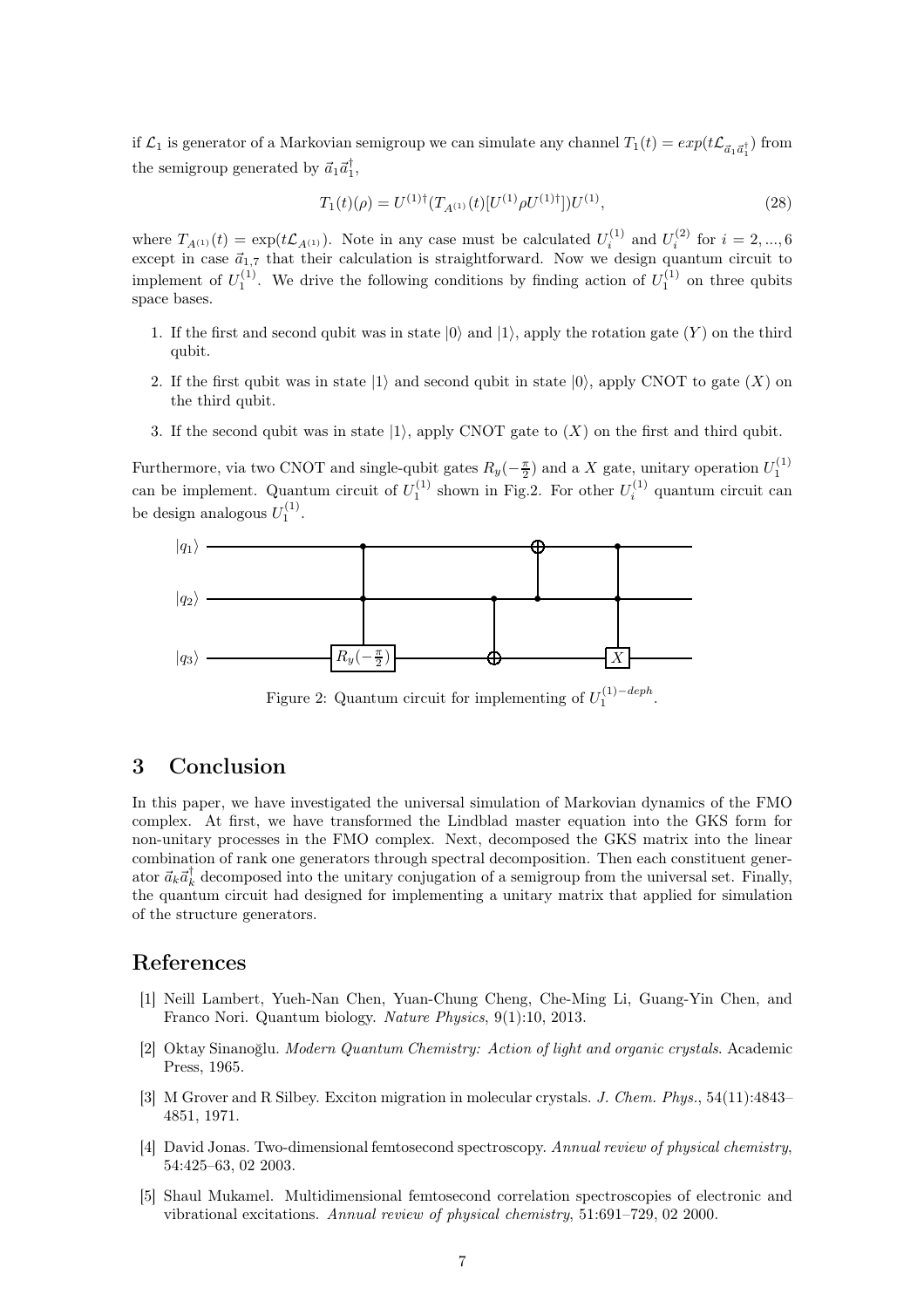- <span id="page-7-0"></span>[6] M Khalil, N Demirdöven, and Andrei Tokmakoff. Coherent 2d ir spectroscopy: Molecular structure and dynamics in solution. *Journal of Physical Chemistry A - J PHYS CHEM A*, 107, 06 2003.
- <span id="page-7-1"></span>[7] Peifang Tian, Dorine Keusters, Yoshifumi Suzaki, and Warren S Warren. Femtosecond phasecoherent two-dimensional spectroscopy. *Science (New York, N.Y.)*, 300:1553–5, 07 2003.
- <span id="page-7-2"></span>[8] Tobias Brixner, Tomas Mancal, Igor V Stiopkin, and Graham R Fleming. Phase-stabilized two-dimensional electronic spectroscopy. *The Journal of chemical physics*, 121:4221–36, 10 2004.
- <span id="page-7-3"></span>[9] Mino Yang and Graham R Fleming. Influence of phonons on exciton transfer dynamics: comparison of the redfield, förster, and modified redfield equations. *J. Chem. Phys.*, 282(1):163– 180, 2002.
- <span id="page-7-4"></span>[10] Vladimir I Novoderezhkin, Miguel A Palacios, Herbert Van Amerongen, and Rienk Van Grondelle. Energy-transfer dynamics in the lhcii complex of higher plants: modified redfield approach. *J. Phys. Chem. B*, 108(29):10363–10375, 2004.
- <span id="page-7-5"></span>[11] Seogjoo Jang, Marshall D Newton, and Robert J Silbey. Multichromophoric förster resonance energy transfer. *Phys. Rev. Lett.*, 92(21):218301, 2004.
- <span id="page-7-6"></span>[12] Filippo Caruso, Alex W Chin, Animesh Datta, Susana F Huelga, and Martin B Plenio. Highly efficient energy excitation transfer in light-harvesting complexes: The fundamental role of noise-assisted transport. *J. Phys. Chem. B*, 131(10):09B612, 2009.
- <span id="page-7-8"></span><span id="page-7-7"></span>[13] Richard P Feynman. Simulating physics with computers. *Int. J. Theor. Phys.*, 21(6-7):467– 488, 1982.
- <span id="page-7-9"></span>[14] Andreas Trabesinger. Quantum simulation. *Nature Physics.*, 8(263):00, 2012.
- [15] I. M. Georgescu, S. Ashhab, and Franco Nori. Quantum simulation. *Rev. Mod. Phys.*, 86:153– 185, Mar 2014.
- <span id="page-7-10"></span>[16] Heinz-Peter Breuer, Francesco Petruccione, et al. *The theory of open quantum systems*. Oxford University Press on Demand, 2002.
- <span id="page-7-11"></span>[17] Mark Hillery, Mário Ziman, and Vladimír Bužek. Implementation of quantum maps by programmable quantum processors. *Phys. Rev. A*, 66(4):042302, 2002.
- <span id="page-7-12"></span>[18] Dave Bacon, Andrew M Childs, Isaac L Chuang, Julia Kempe, Debbie W Leung, and Xinlan Zhou. Universal simulation of markovian quantum dynamics. *Phys. Rev. A*, 64(6):062302, 2001.
- <span id="page-7-13"></span>[19] Märio Ziman, Peter Štelmachovič, and Vladimír Bužek. Description of quantum dynamics of open systems based on collision-like models. *J. Open Syst. Inform. Dynam.*, 12(1):81–91, 2005.
- <span id="page-7-14"></span>[20] Matyas Koniorczyk, Vladimir Buzek, Peter Adam, and Akos Laszlo. Simulation of markovian quantum dynamics on quantum logic networks. *arXiv preprint quant-ph/0205008*, 2002.
- <span id="page-7-15"></span>[21] M Koniorczyk, V Bužek, and P Adam. Simulation of generators of markovian dynamics on programmable quantum processors. *J. Eur. Phys. D*, 37(2):275–281, 2006.
- <span id="page-7-16"></span>[22] Dong-Sheng Wang, Dominic W Berry, Marcos C de Oliveira, and Barry C Sanders. Solovaykitaev decomposition strategy for single-qubit channels. *Phys. Rev. Lett.*, 111(13):130504, 2013.
- <span id="page-7-17"></span>[23] Ryan Sweke, Ilya Sinayskiy, Denis Bernard, and Francesco Petruccione. Universal simulation of markovian open quantum systems. *Phys. Rev. A*, 91:062308, Jun 2015.
- <span id="page-7-18"></span>[24] Xiaoqing Wang, Gerhard Ritschel, Sebastian Wüster, and Alexander Eisfeld. Open quantum system parameters for light harvesting complexes from molecular dynamics. *J. Phys. Chem. B*, 17(38):25629–25641, 2015.